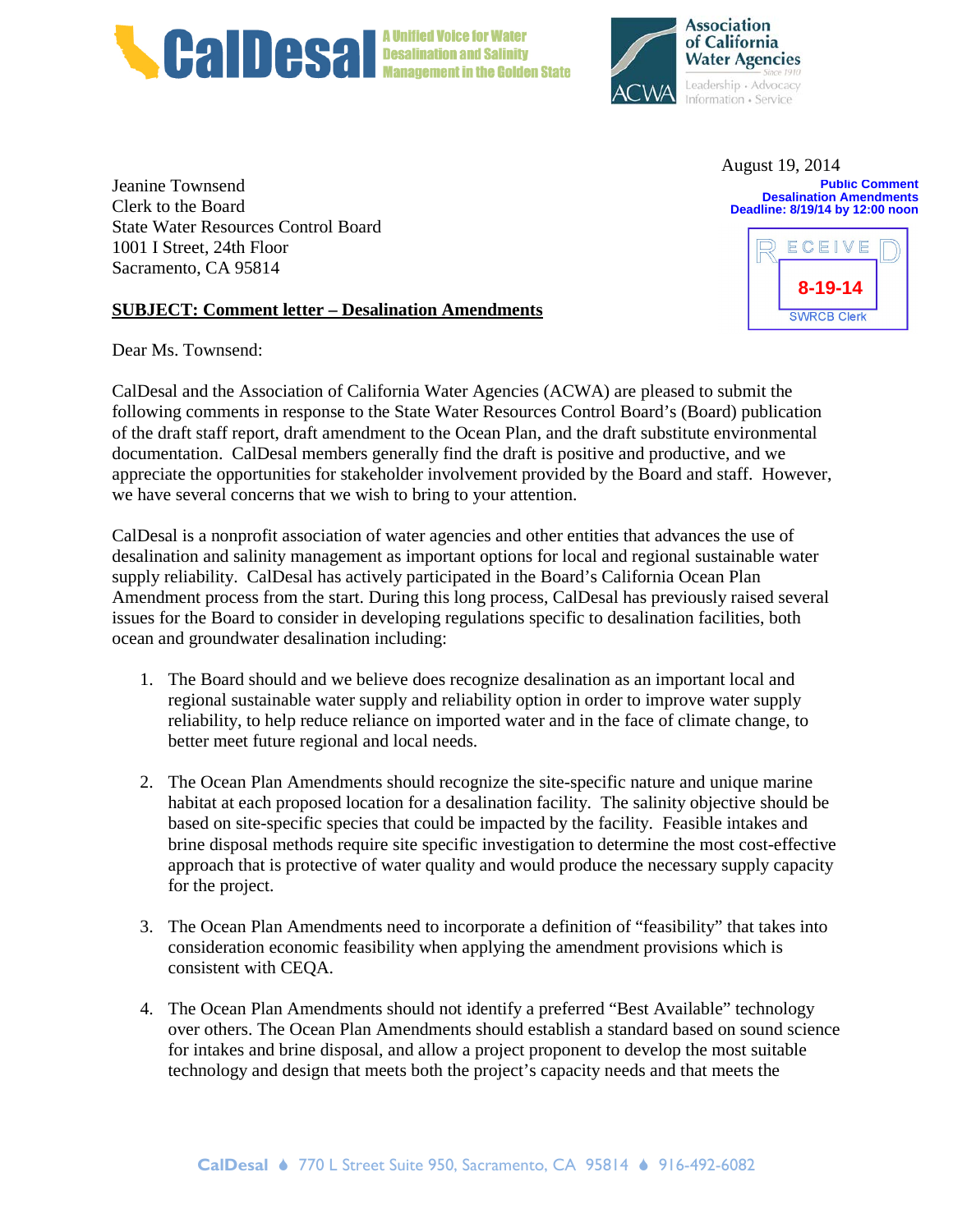objectives of Section 13142.5(b) of the water code. There should be only a one track approach to intakes and not the two track approach for intakes as originally proposed by staff.

- 5. CalDesal is open to a mitigation fee, but we believe it is critical that the fee have a direct nexus to the potential impacts of a project and that it should be calculated and applied one time to cover all marine organism mitigation requirements for a project, inclusive of all state permitting agencies. Assuming the Board is able to develop a mitigation fee that CalDesal and other stakeholders can support, CalDesal submits that each desalination project proponent should have the option of paying the mitigation fee or building their own mitigation project or utilizing an existing restoration project. Moreover, CalDesal is ready to work with the appropriate state agencies to pass legislation to set up the mechanics for the mitigation fee. In addition, the magnitude and significance of the impacts on the overall marine environment should be understood in context to the larger issues of concern: overfishing and pollution.
- 6. The Ocean Plan Amendments should allow alternative brine discharge technologies where such technologies used in conjunction with site-specific conditions would result in marine life protection comparable to that of other methods that would meet the Section 13142.5(b) requirements. Such technologies include flow augmentation and co-mingling with wastewater discharges. With respect to brine discharge from brackish groundwater recovery facilities, co-mingling with treated municipal wastewater should be allowed as long as receiving water objectives are met. Furthermore, the point of compliance for such facilities should be at the end of the Zone of Initial Dilution for wastewater outfalls or at the end of the Brine Mixing Zone for dedicated multiport brine disposal lines.
- 7. Existing or planned facilities that have been approved by the California Coastal Commission as of the effective date of the Ocean Plan Amendments should be considered "existing facilities." Application of the Ocean Plan Amendments to "existing facilities" should be limited to desalination plants that are required to submit a new report of waste discharge due to significant changed conditions. All new and expanding desalination facilities must comply with requirements in the Ocean Plan Amendments. The Ocean Plan Amendments should include an exemption for existing and future facilities with intake capacities less than a certain size to be determined through further discussion between the State Board and stakeholders.
- 8. CalDesal supports the protection of larval, juvenile, and adult stages of marine life through the use of marine protective technologies (e.g., wedge wire screens) to avoid impingement and minimize entrainment losses. Project applicants should be credited for using such marine protective technologies when calculating Empirical Transport Model (ETM) for mitigation purposes since the ETM methodology assumes open intakes.
- 9. The entrainment study requirements set forth in the desalination amendments should be consistent with standard protocols for such studies including but not limited to 12 month duration, 335 micron mesh nets, study specific confidents intervals, and allowance for use of existing data collected using standard protocols. The approach recommended by CalDesal, discussed in further detail below, is called the Reproductive Ocean Impact Methodology (ROIM). This procedure synchronizes existing methodologies recommended by the Expert Review Panel's final report1, Empirical Transport Model (ETM) and the Area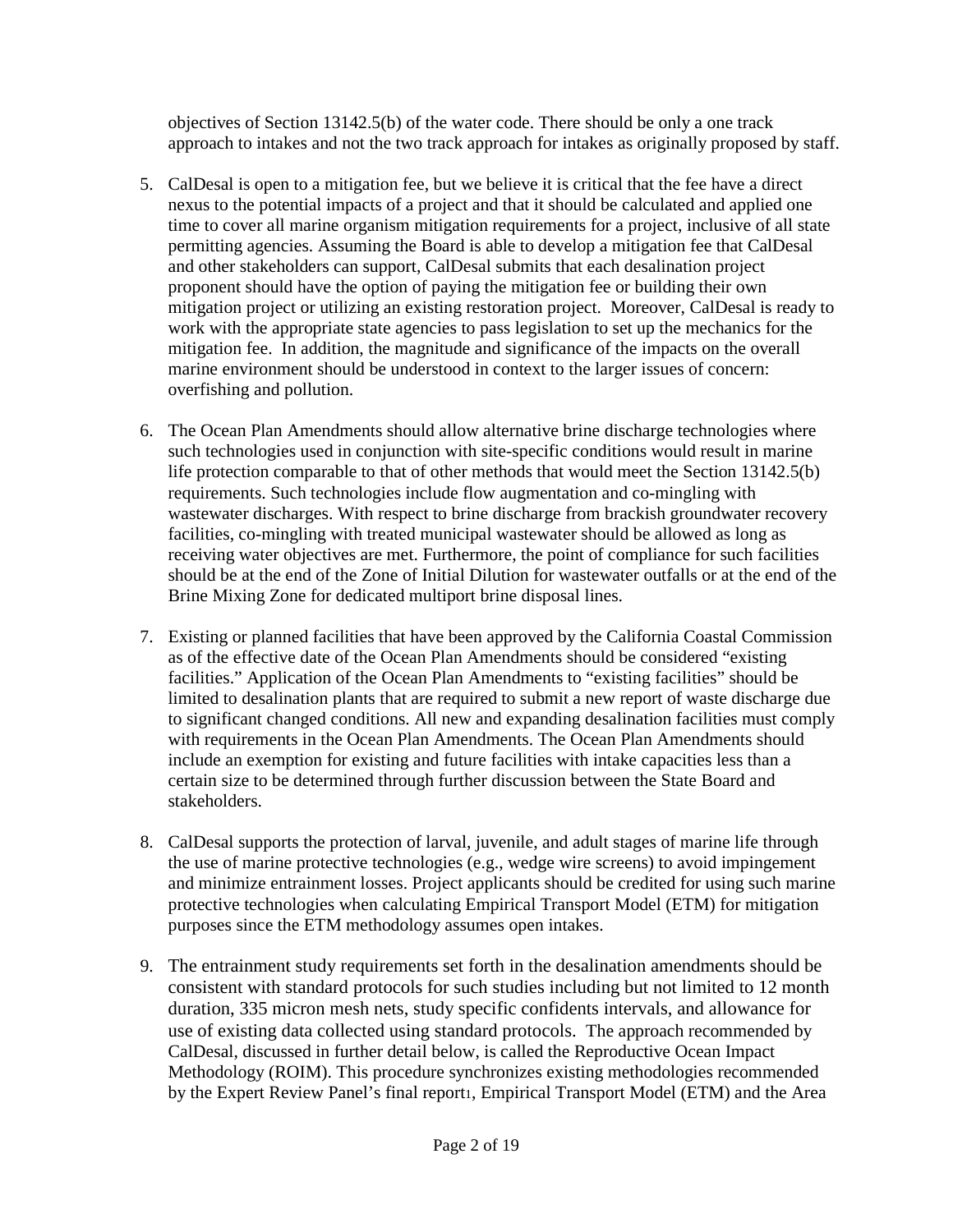of Production Forgone (APF). This approach also integrates the Whole Life Cycle Methodology to calculate total entrainment and mitigation.

CalDesal is grateful that the Board staff took into consideration many of our previous comments. However, as indicated earlier, we respectfully submit the attached comments to the current staff draft. CalDesal and our members would be happy to meet with staff to discuss these comments further. Please contact me directly if you have any questions.

Sincerely,

Ronald holmin

DavidE Bolland

Ron Davis David E. Bolland Executive Director Senior Regulatory Advocate CalDesal Association of California Water Agencies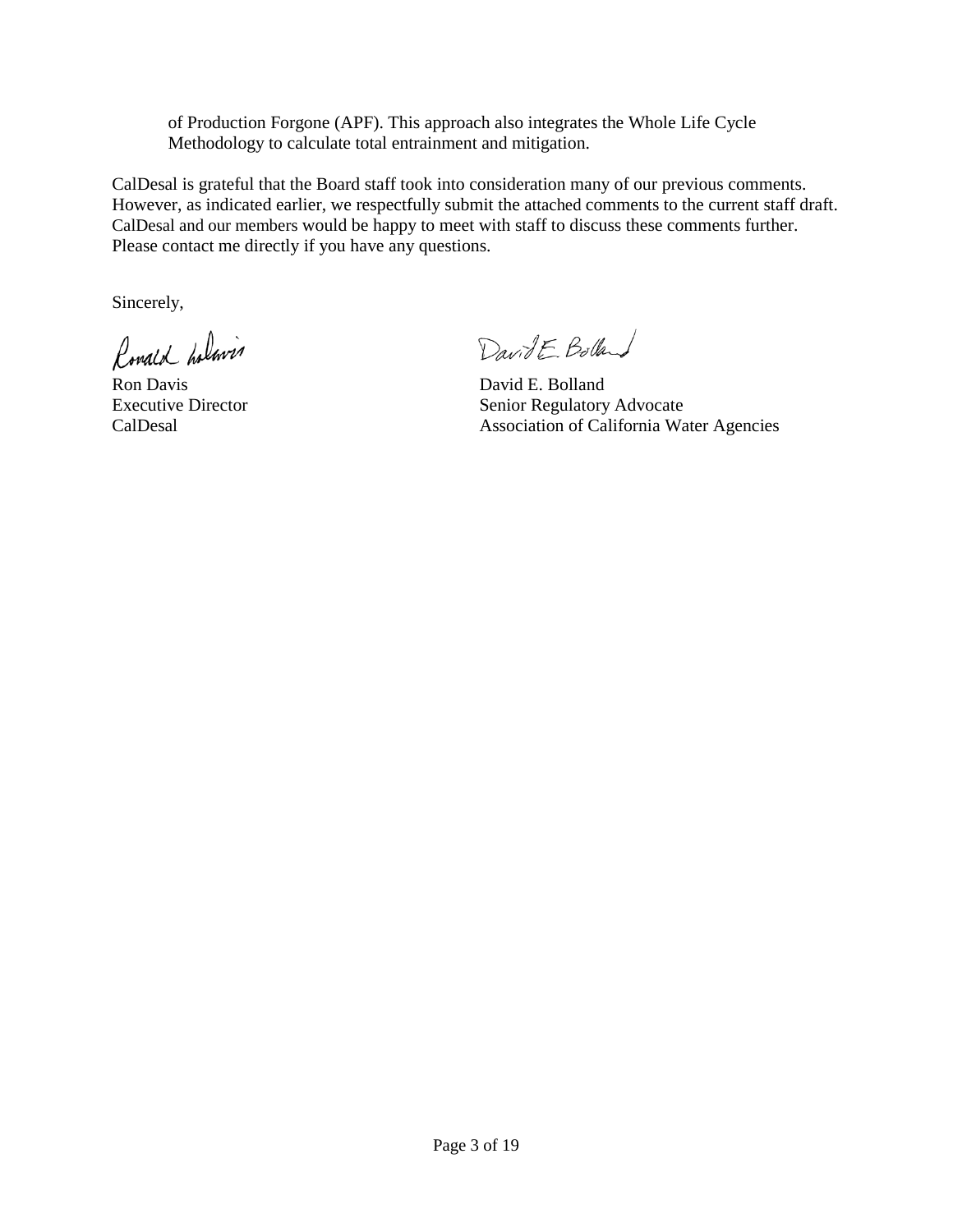### **Definition of the term "feasible"**

It is important that this term be defined and be consistently utilized. It should be noted that in the recent Court of Appeals Decision in *Surfrider Foundation v. Cal. Regional Water Quality Control Board*, 211 Cal. App. 4th 557 (2012), the court upheld the use of the definition of "feasible" under CEQA. Under CEQA, "feasible" means "capable of being accomplished in a successful manner within a reasonable period of time, taking into account economic, environmental, social and technological factors". The Coastal Act relies on the same definition. For consistency, the SWRCB should incorporate this same definition and include it under Definitions. Page 17 – Add Definition of "Feasible":

FEASIBLE means capable of being accomplished in a successful manner within a reasonable period of time, taking into account economic, environmental, social and technological factors.

#### **Clean Up Inconsistent Language**

Section 13142.5(b) application to intake and brine disposal should be made consistent throughout the document. The terminology, "Best available site, design, technology and mitigation feasible..." needs to be consistent and used throughout the document. For example, Page 2, sections L.1.c. and L.2. – "Best available" needs to be inserted before site, and "feasible" inserted after Measures. There are other places in the document where similar abbreviated versions are used and these should be all made the same per 13142.5(b).

## **Application of Water Code Section 13142.5(b)**

## **13142.5(b) Determination Process**

Page 2. L.2.a. This section describes how regional boards would conduct 13142.5(b) determinations with guidance from the SWRCB.<sup>[1](#page-3-0)</sup> Their determinations would be based on information provided by the project proponent. We are concerned that the regional boards would in essence have the ability to make critical design decisions regarding intakes, yet lack technical expertise and resources to carry out the provisions in this section. We urge the SWRCB to consider restructuring this section. Project proponents should submit 13142.5(b) studies and determination analysis using the same guidelines described. Regional boards would then be responsible for reviewing the project applicant's best available site, design, technology and mitigation measures feasible to make their determinations and ensuring it is consistent with this section with support from the SWRCB. We recommend that the second sentence in the first paragraph on Page 2 under item 2.a.(1) be changed to read:

<span id="page-3-0"></span><sup>&</sup>lt;sup>1</sup> Note that Water Code Section 13142.5(b) governs "new or expanded coastal powerplant or other industrial installation using seawater for cooling, heating, or industrial processing." It is questionable whether desalinating seawater for potable use should be considered "industrial processing." The statute appears to cover facilities that use seawater to assist with industrial operations, it does not appear to contemplate the use of seawater as the source and product of treatment. Moreover, it is also unclear whether subsurface intakes would be covered by Section 13142.5(b).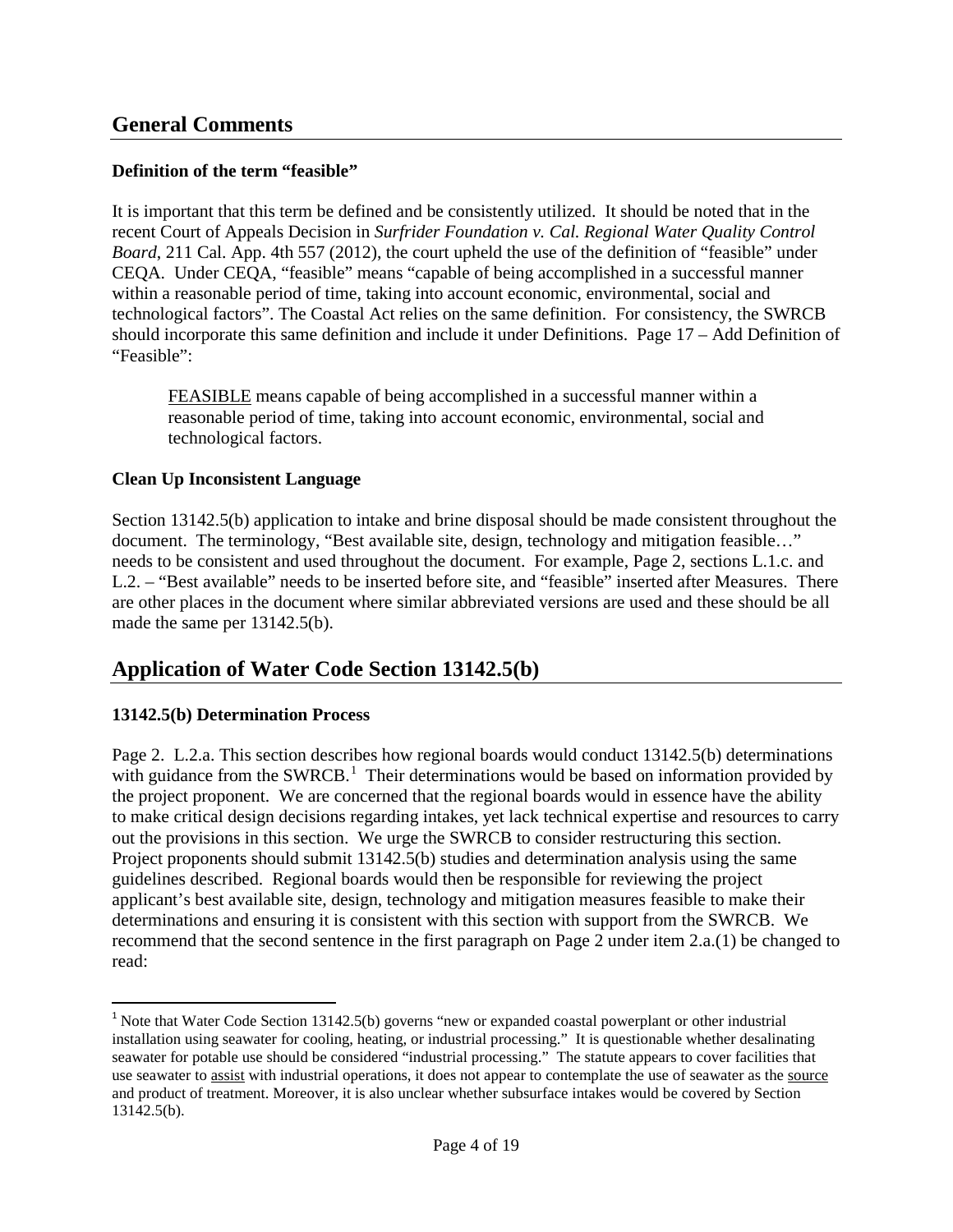"This request shall include sufficient information that demonstrates that the project provides the best available site, design, technology and mitigation measures feasible which shall be used to minimize the intake and mortality of all forms of marine life in its request for a Water Code section 13142.5(b) determination to for the regional water board to conduct the analyses described below."

### **Consultation with other agencies.**

Page 3. L.2.a.(4). This provision requires regional boards to consult with other state agencies but states the regional boards would not be limited by prior rulings made by these agencies. Allowing regional boards to add on to rulings made by other agencies after the fact undermines the permitting process and creates regulatory uncertainty. We suggest this section require the regional boards to consult with and make consistent their determinations with other state agencies.

#### **Size of project must be left to the project proponent.**

Page 4. L.2.b.(1). This provision (under determination of the best site available), brings into the Ocean Plan the determination whether the proposed ocean desalination facility is needed and whether the proposed project is consistent with an integrated regional water management plan or an urban water management plan and County or City general plans regarding growth. This determination is beyond the scope of the statutory requirement under Section 13142.5, as project size is clearly not part of the determination of the best available site, design, technology or mitigation.

Water supply agencies, not the State Board or Regional Boards, are responsible for determining the need for local resource developments. Water supply agencies typically utilize a diverse set of water sources to provide a reliable supply to ensure that the basic health and safety demands of California can be met on a near- and long-term basis.

Typically, the need and sizing options for a project are considered long before permitting for the project begins. This includes any number of water agency plans and evaluations. Need is considered during the project planning phase and CEQA process before permits such as the Coastal Development and NPDES permit are obtained. This provision has the potential to undermine water agency resource plans, CEQA, and related documents after the fact and is not the function of the Regional Boards.

For these reasons we urge the SWRCB to consider removing this provision. In the event that the SWRCB keeps this provision, it should be expanded to also include water agency Water Master Plans, Water Resource Plans, Regional Integrated Water Resources Plans, Water Reliability Plans, and related facility planning documents.

## **Intake Regulations**

#### **Determination that Subsurface Intakes are infeasible by the Regional Board.**

Page 6, L.2.d.(1)(a)i. allows the Regional Board to make a determination that subsurface intakes are infeasible based on their analysis of specified criteria, including "presence of sensitive habitats, presence of sensitive species, energy use, impact to freshwater aquifers, local water supply, and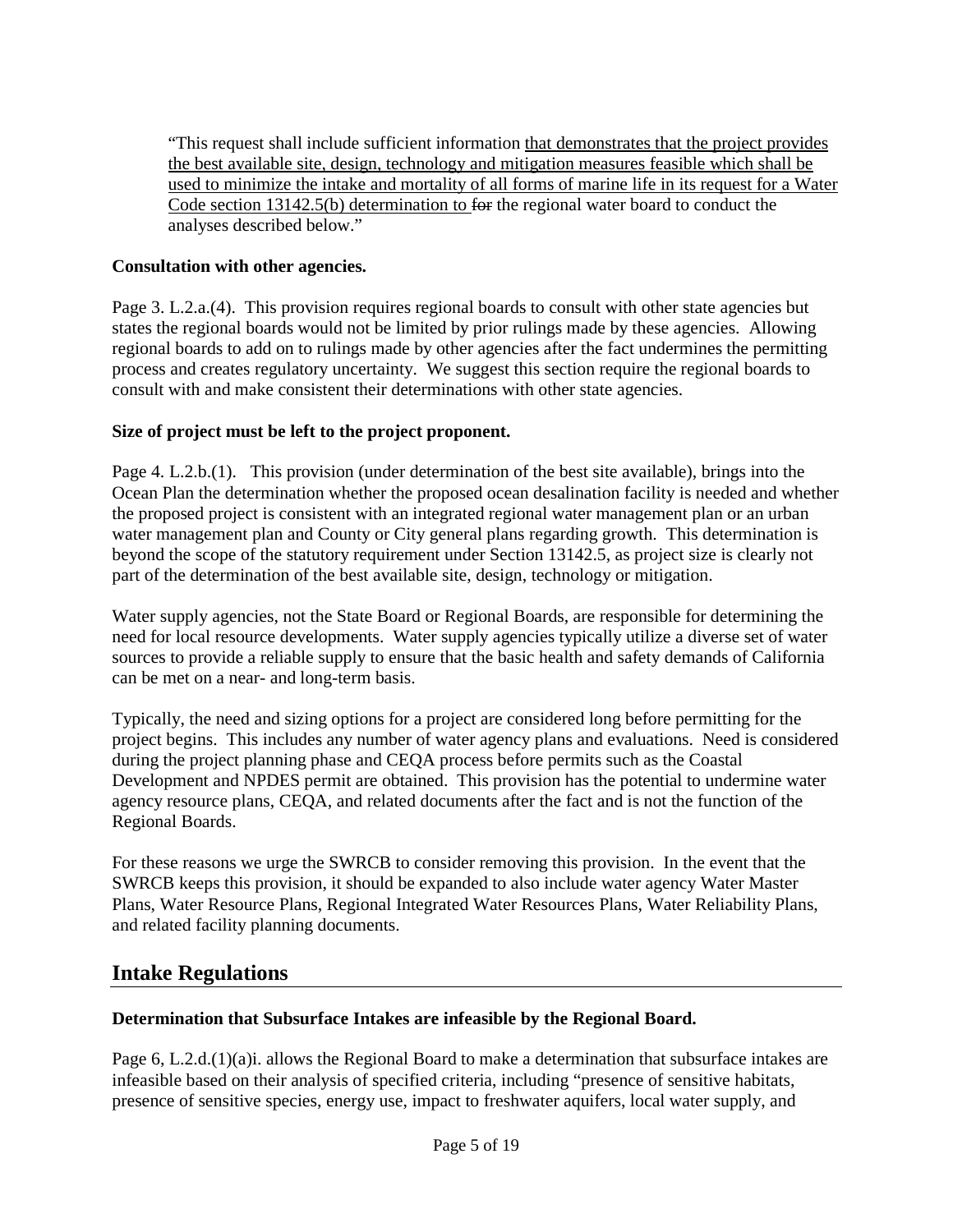existing water users..." This section should allow mitigation of impacts and not be solely used by the Regional Board to determine that a subsurface intake is infeasible due to a finding of the presence of any of these criteria. The following language should be added: "Project mitigation measures and monitoring programs that would minimize impacts to coastal resources shall be considered by the Regional Water Board in such determinations."

## **Feasibility re: lifecycle cost/site specificity**

Page 6. L.2.d.(1)(a)i. on page 6 defines factors to be considered in determining if a sub-surface intake is infeasible, and includes "life-cycle" costs as a factor. We agree that project life-cycle costs should be considered. However, due to site- and project-specific variables, the pre-treatment benefits of sub-surface intakes and related maintenance costs must be considered on a case by case basis. For example, beach wells may encounter Iron and Manganese water quality issues that could require higher pre-treatment costs. Likewise, maintenance costs for infiltration galleries and other alternative intakes are relatively unknown and could be significant. We request the SWRCB consider adding language to clarify that actual life-cycle cost estimates will used in the feasibility analysis, as generic cost savings estimates would not be applicable to all projects.

## **Siting Issues**

Page 4. L.2.b.(6): This provision requires intakes and outfalls "to the extent feasible" to be sited to maximize the distance from MPAs and SWQPAs. Later provisions also call for using ETM – empirical transport modeling to estimate intake entrainment areas. The ETM entrainment areas for most intakes will almost always include MPAs. New intakes and outfalls are already disallowed in MPAs and other protected areas.

We agree that MPAs and other protected areas are important and need to be considered in the 13142.5(b) determination. Depending on site-specific variables, it is possible that the most protective available intake site might not be the maximum distance from an MPA or MPA cluster. For instance, the maximum distance from two MPAs could be sensitive rocky bottom habit that could otherwise be avoided. Consider adding language to clarify these types of cases or provide additional guidance.

Also, the presence of a MPA in the ETM zone of a potential intake should not be the grounds for infeasibility for screened or alternative intake. Consider adding a statement that once the 13142.5(b) determinations regarding the best site, design, technology and mitigation are complete, the intakes are sufficiently protective of MPAs. The presence of an MPA in a project's ETM entrainment zone should not be cause for disallowing a screened open water intake. Otherwise, there would be nowhere along the coast where they could be sited. We would also oppose any effort to make the presence of an MPA in an ETM zone used as justification for additional mitigation in the APF calculations, as they would already be accounted for in the APF methodology. The staff report on page 61, Section 8.4.4 suggests studies may be used "to demonstrate to the regional water boards that a surface intake will not impact a SWQPA or MPA." We recommend adding this option in the Ocean Plan amendments.

Assuring a "no impact' standard is impossible to comply with as it is possible that some slight increase in salinity from the discharge could reach an MPA or SWQPA under unusual ocean conditions. Since there is natural variation in ocean salinity, it would be difficult to comply with an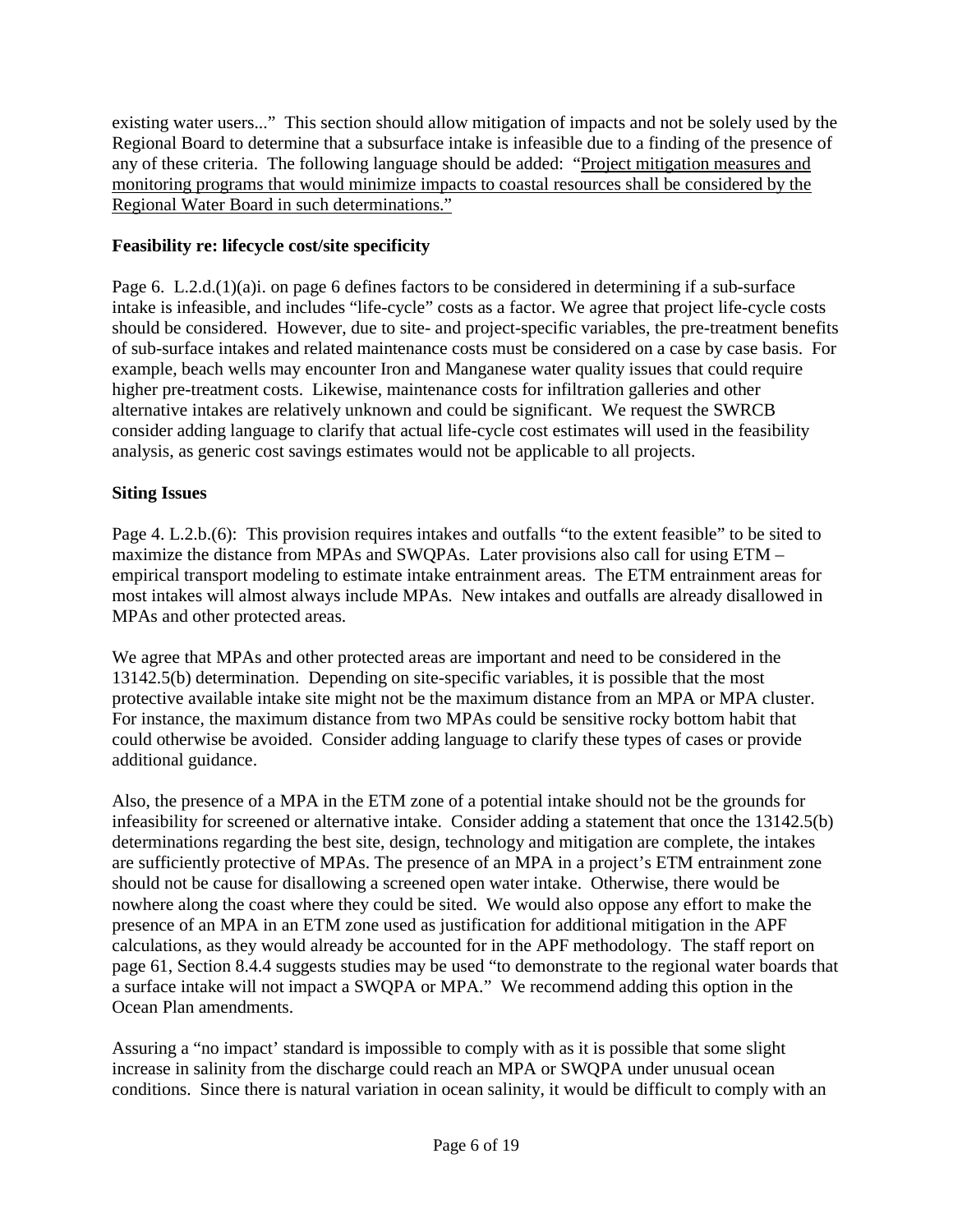average condition and this should be changed to not exceeding the natural salinity that would occur at any time.

Based on these comments, we suggest the following modifications:

Page 4. L2.b.(2) – Change "avoid" to "minimize" to be consistent with Section 13142.5(b).

#### Page 4. L2.b.(6):

"Discharges shall be sited at a sufficient distance from a MPA or SWQPA based on dispersion modeling so that there are no significant impacts from the discharge on a MPA or SWQPA and so such that the salinity within the boundaries of a MPA or SWQPA does not exceed natural background-salinity. To the extent feasible, intakes shall be sited so as to maximize the distance from a MPA or SWQPA."

#### **Combining surface and open ocean intakes**

Page 6. L.2.d.(1)(a)ii. It is hard to imagine a project where constructing two separate intakes would be a preferred intake alternative. First, there would be the construction costs and marine environment impacts for two intakes instead of one. There would likely also be increased on-shore environmental and land use impacts from additional required infrastructure. The added construction and mitigation costs would likely make this option infeasible from a life-cycle cost perspective. Also, using a combination of intakes creates potential treatment design and operational issues due to the different source water qualities.

For these reasons, we request the SWRCB to consider removing this provision or at least clarifying how it would and when it would be applied.

#### **Recommendation for screen size is 1mm.**

Page 6. L.2.d.(1)(c)ii: The SWRCB has solicited advice for what screen size to require for open water intakes. We note first that wedge-wire and related screens have not been implemented in a full scale project in the marine environment, and project proponents are acting in good faith in supporting this alternative and performing additional research to ensure this is a viable option and protective of the marine environment.

West Basin MWD (West Basin) has completed several studies of wedge-wire screen performance in the past few years. West Basin's most recent research evaluated 0.5 mm, 1.0 mm, and 2.0 screens in real-world operating conditions. The results of the study showed 0.5 mm screens are susceptible to fouling and clogging in real-world conditions, whereas 1.0 mm and 2.0 mm screens were significantly less prone to fouling. Screen fouling is a crucial factor in slot size selection. Frequent fouling increases intake maintenance costs and potentially elevates intake velocities in areas of the screens that are not fouled. Results of West Basin's studies, as well as similar studies performed by the Santa Cruz Water District, have been provided to SWRCB staff and the expert panels. West Basin is conducting additional studies on material selection for wedge-wire screens to address the high corrosion and biofouling potential of the marine environment. CalDesal supports West Basin's recommendation that the SWRCB require a slot size of no smaller than 1.0 mm. Screens with 1.0 mm slot sizes can eliminate impingement, and balance significantly reduced entrainment impacts with minimized screen fouling.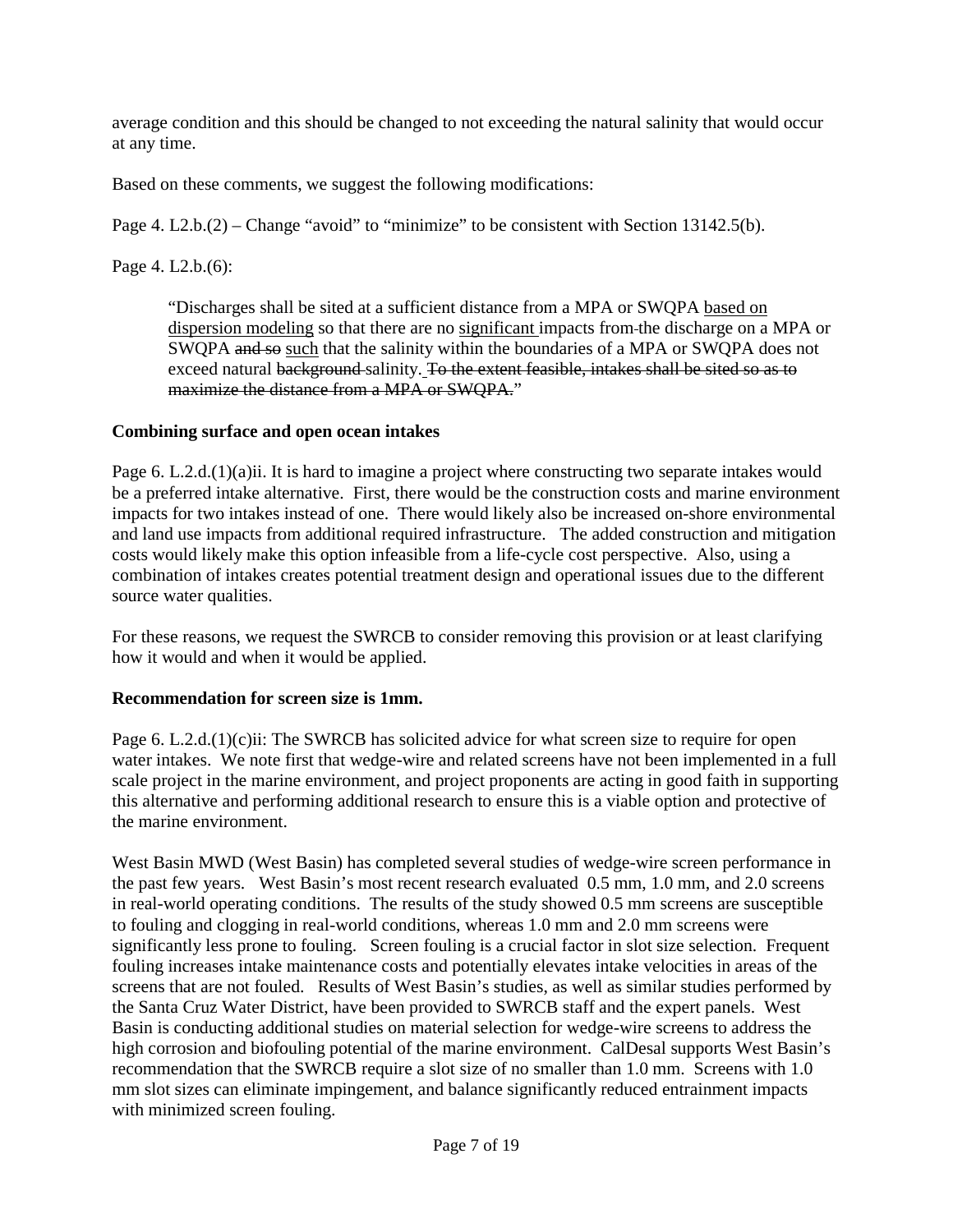# **Brine Disposal, Discharge and Receiving Water Limitations**

## **As proposed, potential for recycling would prohibit co-disposal of brine with municipal wastewater.**

Page 7. L.2.d.(2)(a). For this provision, we suggest the following modification:

"The preferred technology for minimizing mortality of marine life resulting from brine\* disposal is to commingle brine\* with wastewater (e.g., agricultural, sewage, industrial, powerplant cooling water, etc.) that would otherwise be discharged to the ocean, unless the wastewater is of suitable quality and quantity to support domestic or irrigation uses."

We deleted "unless the wastewater is of suitable quality and quantity to support domestic or irrigation uses" for a number a reasons. First, while water reuse and recycling should certainly be encouraged many factors play into whether reuse and recycling are feasible, and it should be up to the water agencies to determine whether the water can be reused or recycled. The suitability of the water in and of itself should not preclude a desalination facility from being able to commingle its brine effluent with the wastewater. In any event, if a future recycling project is planned which may reduce the volume of wastewater available for the dilution of brine, a regional water board may condition the permit on the availability of the wastewater pursuant to Section L.2.a.(5).

For purposes of commingling brine discharge with wastewater for disposal, the standard water quality objectives, testing and mixing zone analysis appropriate to POTW discharges should apply. Such standards allow for a zone of initial dilution and impacts are assessed outside of this zone of initial dilution. This is consistent with the Expert Panel's recommendation that brine discharge be regulated by the mixing zone approach where water quality standards must be met at the mixing zone boundary:

"Because discharges can be designed to result in rapid initial dilution around the discharge, we recommend that they be regulated by a mixing zone approach wherein the water quality regulations are met at the mixing zone boundary. The mixing zone should encompass the near field processes, defined as those influenced hydrodynamically by the discharge itself. These processes typically occur within a few tens of meters from the discharge, therefore we conservatively recommend that the mixing zone extend 100 m from the discharge structure in all directions and over the whole water column."

(Management of Brine Discharges to Coastal Waters Recommendations of a Science Advisory Panel, March 2012, Executive Summary at ii) (emphasis added).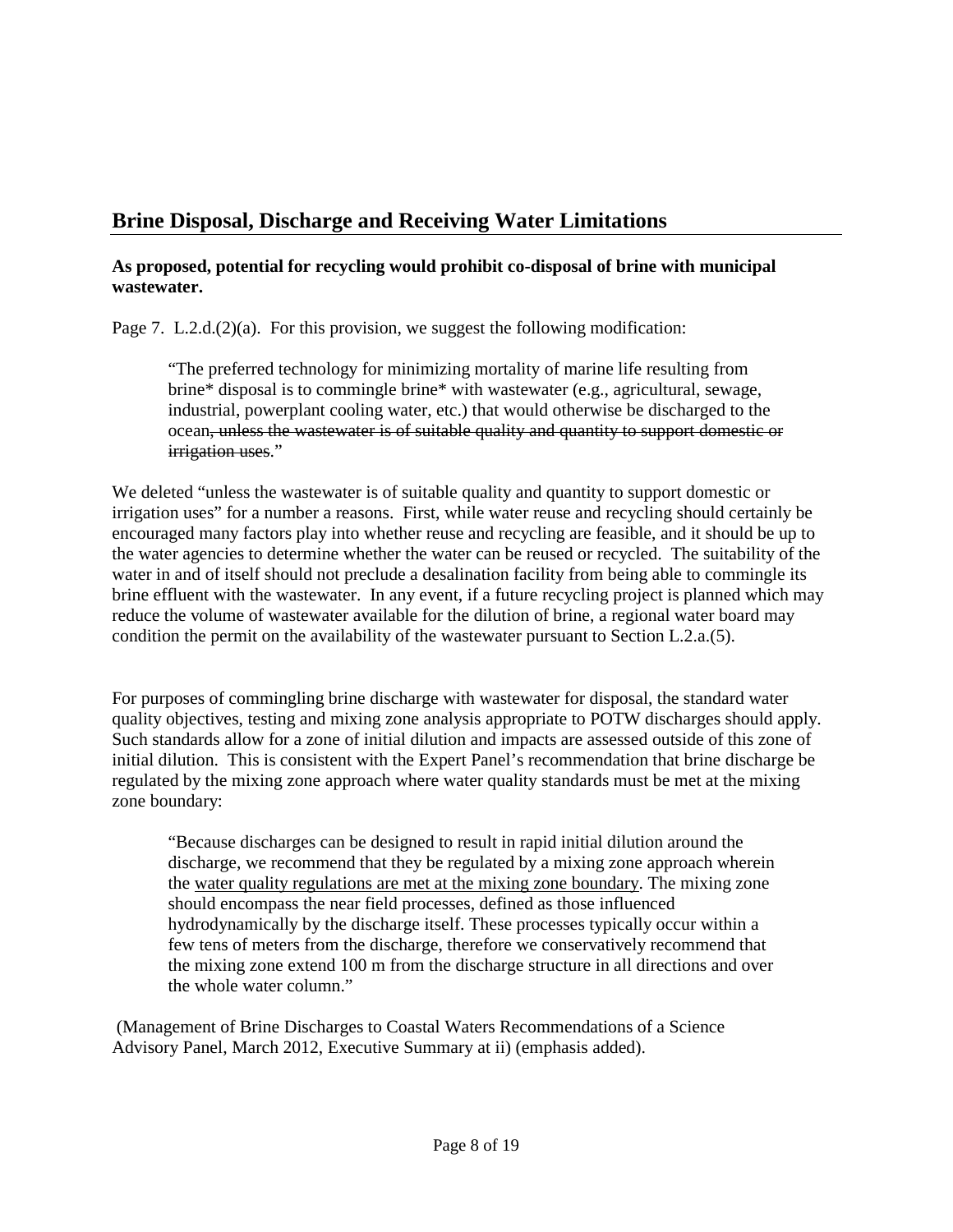"Water quality objectives must be met at the edge of a regulatory mixing zone that extends vertically through the water column up to 100 m from the discharge structure in all directions." (Id. at 45)

To require impact analysis and mitigation of these impacts within the brine mixing zone appears to be inconsistent with the Expert Panel's recommendation and the existing regulatory scheme. As such, we propose the following modifications:

Page 7. L.2.d.(2)(c).

"the owner or operator to analyze the brine\* disposal technology or combination of brine\* disposal technologies that best reduces the effects of the discharge of brine\* on marine life due to intake-related entrainment, osmotic stress from elevated salinity,\* turbulence that occurs during water conveyance and mixing, and shearing stress at the edge of the brine mixing zone or zone of initial dilution point of discharge."

Page 8. L.2.d.(2)(d**).** 

"Brine\* disposal technologies other than wastewater dilution and multiport diffusers,\* such as flow augmentation,\* may be used if an owner or operator can demonstrate to the regional water board that the technology provides a comparable level of protection. The owner or operator must evaluate all of the individual and cumulative effects of the proposed alternative discharge method on marine life mortality, including (where applicable); intake-related entrainment, osmotic stress, turbulence that occurs during water conveyance and mixing, and shearing stress at the edge of the brine mixing zone or zone of initial dilution point of discharge. . . ."

## **Brine Mixing Zone and Mitigation**

Page 9. L.2.e. For facilities which commingle brine with wastewater as a discharge option, the NPDES permit governing the wastewater discharge should be fully protective of marine life impacts. So long as the brine does not result in any exceedance of NPDES permit limits, compliance at the edge at the zone of initial dilution should be sufficiently protective of marine life impacts and should not require any further mitigation. Consistent with the above comments on brine mixing zone and compliance, we suggest the following changes to this provision:

"Mitigation for the purposes of this section is the replacement of marine life or habitat that is lost due to the construction and operation of a desalination facility\* after minimizing marine life mortality through site, design, and technology measures. The owner or operator may choose whether to satisfy a facility's mitigation measures pursuant to chapter III.L.2.e.(3) or, if available, L.2.e.(4). The owner or operator shall fully mitigate for all marine life mortality associated with the desalination facility.\* With respect to brine disposal, where wastewater is commingled with brine as a disposal option, so long as the NPDES permit discharge water quality standards are met, compliance at the edge of the zone of initial dilution\* shall be presumed to be fully protective of marine life impacts sustained from brine disposal."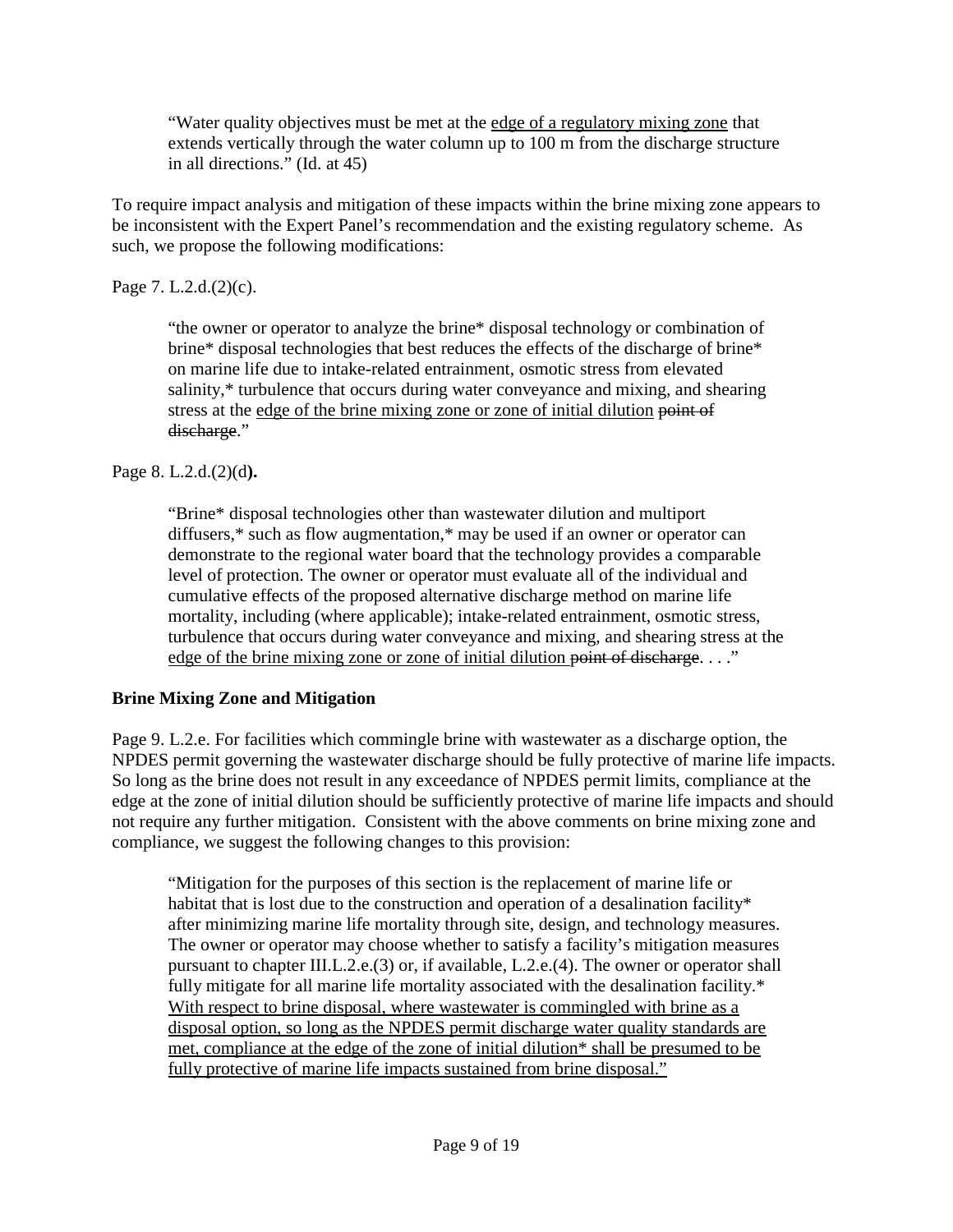#### **Brine Discharges and Shear Stress Mortality**

As discussed above, analysis of impact should occur outside of the mixing zone or zone of initial dilution. The requirement to evaluate shearing impacts should not apply to commingled brine/wastewater discharge. Existing POTWs are not required to mitigate for entrainment and shearing losses that might occur from wastewater disposal within the zone of initial dilution. Such losses are expected to be quite low or non-existent for the low pressure wastewater outfall diffusers. The Expert Panel recognized that there is no published evidence of mortality due to diffuser jets and that shearing losses from diffusers would likely be low because exposure to damaging turbulence is on the order of seconds. (See Desalination Plant Entrainment Impacts and Mitigation, October 9, 2014 at p.3). The Expert Panel noted that "literature reports of damage to larvae caused by turbulence are generally based on longer exposure times." (See id.). Given the lack of scientific evidence demonstrating the potential for mortality impacts from diffusers, we recommend the following modifications to this provision:

Page 9. L.2.e. Add the following to the end of the paragraph:

…The owner or operator shall fully mitigate for all marine life mortality associated with the desalination facility. "This provision shall not apply to brine disposal by commingling with wastewater."

Page 10. L.2.e.(1)(b) Modify as follows:

"For operational mortality related to discharges, the report shall estimate the area in which salinity\* exceeds 2.0 parts per thousand above natural background salinity\* or a facility-specific alternative receiving water limitation (see § L.3) outside of the brine mixing zone\* or zone of initial dilution\*. The area in excess of the receiving water limitation for salinity\* shall be determined by modeling and confirmed with monitoring. The report shall use any acceptable approach for evaluating mortality that occurs due to shearing stress resulting from the facility's discharge, including any incremental increase in mortality resulting from a commingled discharge. "This section does not apply to commingled brine discharges with wastewater."

#### **Receiving Water Limitation for Salinity - Compliance with "Natural Background Salinity" as worded is non-attainable**.

Page13. L.3. Under Receiving Water Limitations for Salinity, the "natural background salinity" is to be used. The definition provided for "natural background salinity" is a 20 year average or a site specific average based on new data collected at the discharge point on a weekly basis over 3 years. Using long term averages would make it impossible to comply with the allowable 2,000 mg/l maximum incremental increase above ambient or reference salinity when natural salinity levels exceed their average condition. Instead, we would recommend using natural salinity conditions.

#### **Receiving Water Limitation for Salinity, the Alternate Method should allow use of site specific most sensitive species that are found in the impacted habitat.**

Page 14. L.3.c.(1)(b). To provide for appropriate flexibility without causing any additional impact, site specific habitat species that occur and would be affected by the discharge should be used in the determination of the appropriate receiving water limitation for salinity. For example, it makes no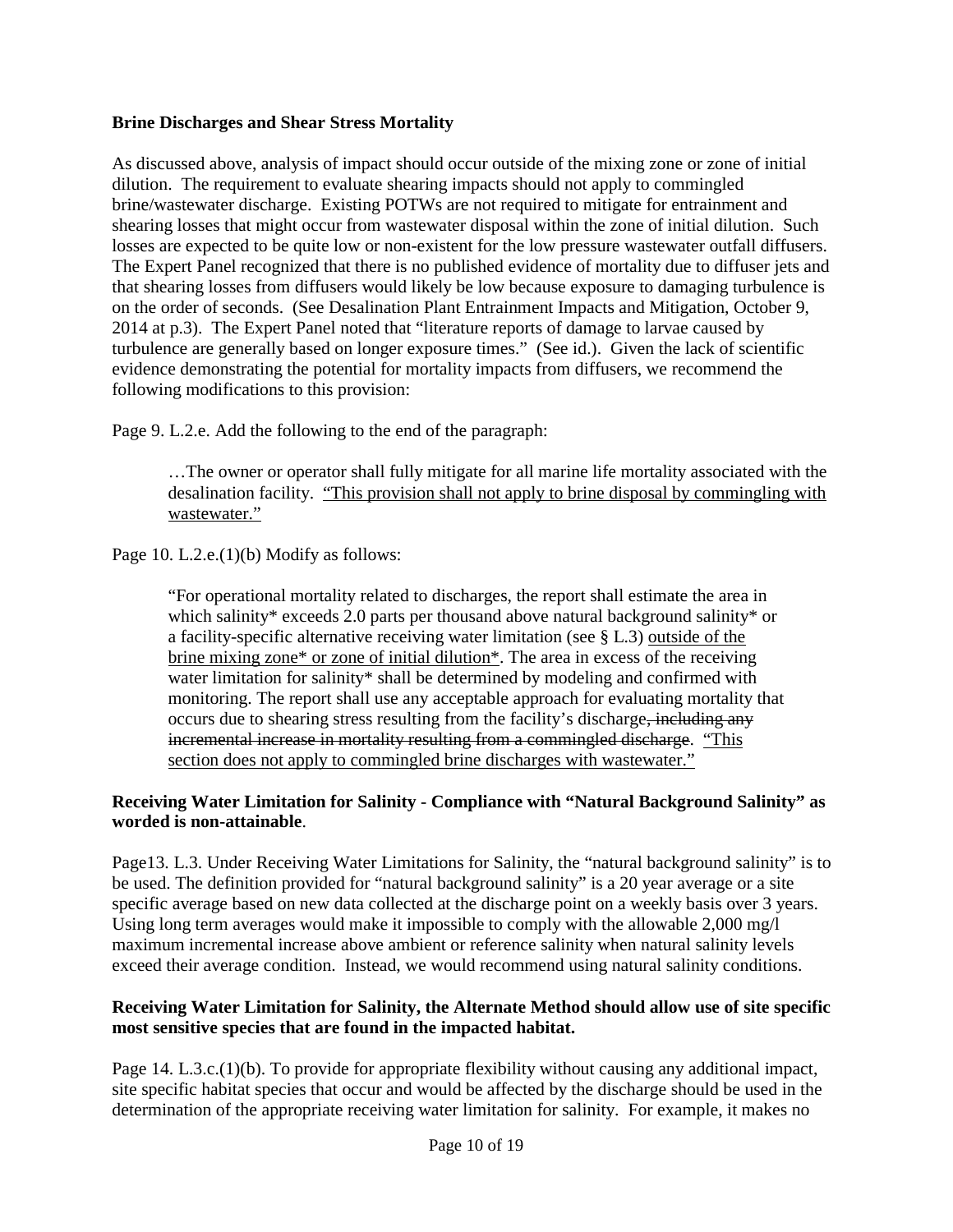sense to use rocky habitat species in sandy or muddy bottom habitats and vice versa. It would seem better to use the most sensitive species that have developed protocols for the impacted habitat. Otherwise, this provisions undermines the site-specific allowances in the provision, as the limit would never be lower than the 2,000 mg/L found in the expert panel.

## **Receiving Water Limitation for Salinity: No Observed Effect Level versus Lowest Observable Effect Level**

Page 14. L.3.c.(3). The procedure set forth in the OPA for establishing facility-specific receiving water limits uses a *different, and more restrictive*, standard of salinity than the standard that is used as a guideline throughout the entire draft OPA. Throughout the draft OPA, and throughout Roberts et al. 2012 (upon which much of the draft OPA is based), it is stated that red abalone are the most sensitive species tested, with a LOEL (Lowest Observable Effect Level) of 35.6 ppt – or approximately 2.1 ppt above ambient (in southern California waters). Thus, it is argued, a maximum regulatory salinity increase of 2 ppt is reasonable because it protects the most sensitive species. However, the language in the draft OPA for alternative receiving water limitations uses a completely different standard, which is NOEL (No Observable Effect Level).The NOEL value, according to Philips et al. (2012) is 34.9 ppt, or approximately *only 1.4 ppt above ambient* (in southern California waters). Consequently, an operator that wishes to establish a site-specific receiving water limit under the OPA is being held to a more restrictive salinity standard. CalDesal requests that the OPA be amended such that the facility-specific alternative receiving water standard be based on the same standard that will be used to establish the statewide receiving water limit of 2 ppt – the lowest observed effect level (LOEL).

## **Monitoring Reporting Plan and Brine Mixing Zones**

Page 16. L.4.a.(1): "Facility-specific monitoring" should be clarified, particularly for commingled brine and wastewater facilities. Such monitoring should occur in the receiving waters at stations representative of the area within the waste field where initial dilution is completed, i.e., at the edge of the brine mixing zone or zone of initial dilution. In addition, we recommend the following changes to this provision:

"An owner or operator must perform facility-specific monitoring to demonstrate compliance with the receiving water limitation for salinity,\* and evaluate the potential effects of the discharge within the water column, bottom sediments, and the benthic communities. Facility-specific Monitoring is required until the regional water board determines that a regional monitoring program is adequate to ensure compliance with the receiving water limitation. Receiving water monitoring for salinity shall be conducted at the boundary of the defined brine mixing zone\* or zone of initial dilution\* and shall be conducted at times when the monitoring locations are most likely affected by the discharge. The monitoring and reporting plan shall be reviewed, and revised if necessary, upon NPDES permit renewal. The regional water board may require additional monitoring at the desalination facility, however, compliance with water quality objectives is to be determined at the edge of the brine mixing zone\* or zone of initial dilution\*."

## **Definition of Brine Mixing Zone**

Page 16. The Definition of Brine Mixing Zone (BMZ) should be specified that it is for dedicated brine disposal discharge lines equipped with multiport diffusers and that it does not apply to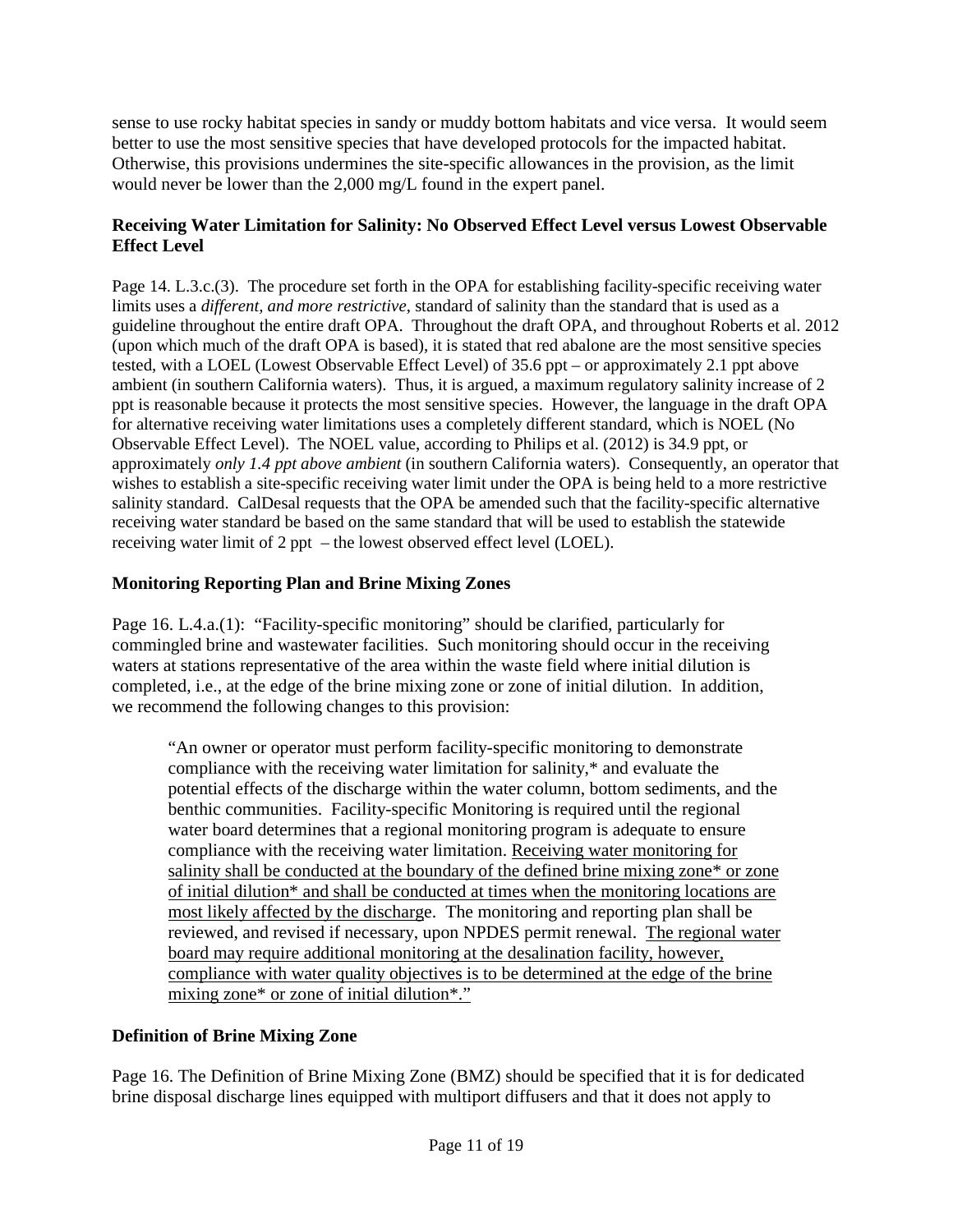conventional wastewater outfalls that may be used for commingling brine for disposal. Further, the BMZ definition should be consistent with the mitigation requirements in the draft amendment and as now written would inadvertently prohibit brine disposal.

As currently defined, acutely toxic conditions are to be prevented in the BMZ. Whether brine discharge is considered acutely toxic depends on how dilution is factored in. If dilution is not factored in, it would be impossible to prevent acutely toxic conditions. When brine firsts enters the ocean from the diffuser it is about twice the concentration of seawater undergoing dilution in the BMZ and would be acutely toxic. The very purpose of the BMZ is for dilution of the brine to prevent acute and chronic toxicity from concentrated seawater at the edge of the BMZ. Acute toxicity should be met at the edge of the BMZ as recommended by the Expert Panel (September 23, 2013 workshop presentation and March 2012 Expert Panel Final Report). Granite Canyon Lab work provided chronic toxicity evaluations for brine but not for acute toxicity. It is not possible at this time to know if some distance within the BMZ could be established for acute toxicity as now done in the NPDES permits for wastewater outfalls for constituents other than salinity.

We recommend that under the definition for BMZ on page 16, that the third sentence of the definition be changed to read as follows:

"The brine mixing zone is an allocated impact zone where water quality criteria can be exceeded as long as acutely and chronic toxic conditions due to elevated salinity are prevented at the edge of the brine mixing zone and the designated use of the ocean water beyond the brine mixing zone is not impaired as a result of the brine discharge mixing zone.

The draft Desalination Amendments also propose to limit the salinity increase to a maximum of 2 ppt over natural ocean salinity background, at a fixed distance of 100 meters from the point of discharge. The distance of 100 meters appears to be based on the multiport diffuser. (Staff Report at page 98). The Desalination Amendments definition for brine mixing zone includes a mechanism for establishing a larger brine mixing zone: "the brine mixing zone shall not exceed 100 meters … unless otherwise authorized in accordance with this plan." However, the Desalination Amendments currently do not include a process for establishing a larger brine mixing zone, which would limit the brine discharge to the multiport diffuser. This appears to be an oversight, and we recommend that it be addressed in follow-up revisions.

## **Add definition of "zone of initial dilution":**

Page 18. Definitions. We recommend the following definition be added to the amendment to the extent our proposed language above is adopted:

"ZONE OF INITIAL DILUTION is a regularly shaped area (e.g., circular or rectangular) surrounding the discharge structure (e.g., submerged pipe or diffuser line) that encompasses the regions of high (exceeding standards) pollutant concentrations under design conditions.

## **Comments on Mitigation Provisions**

## **Mitigation for Intakes**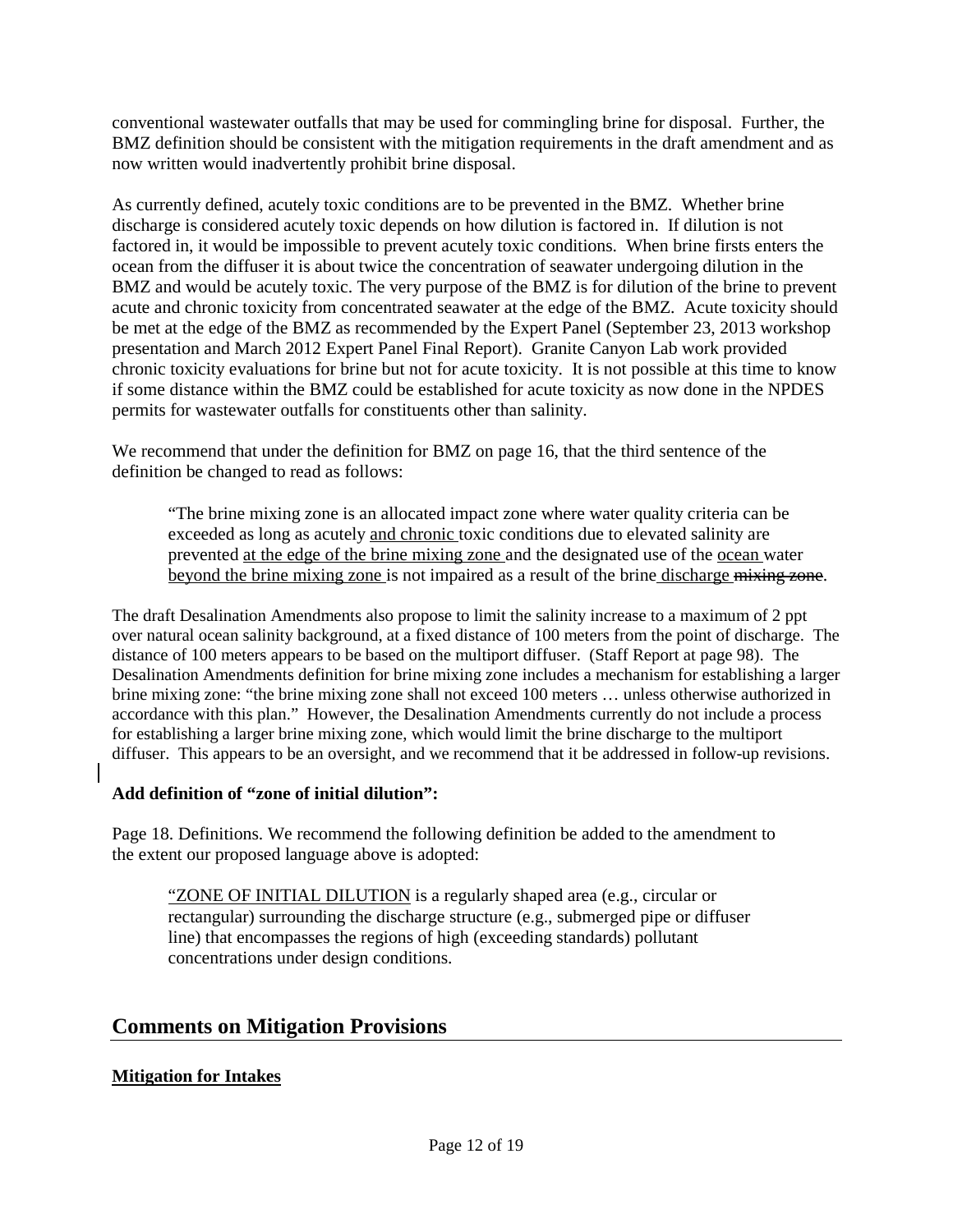## **The following comments 1 through 4 apply to page 9-10, Section L.2.e.(1)(a):**

## **L.2.e.(1)(a). Comment 1: Entrainment study duration:**

The OPA should permit the use of 12 months of entrainment data which conforms to the guidelines for entrainment impact assessment included in Appendix E of the Staff Report. (Guidance Documents for Assessing Entrainment Including Additional Information on the Following Loss Rate Models: Fecundity Hindcasting (FH), Adult Equivalent Loss (AEL) and Area of Production Forgone using an Empirical Transport Model (ETM/APF)). These guidelines, written by members of the SWRCB's Expert Review Panel, state that entrainment sampling that is done for 12 months is a reasonable period of sampling because the entrainment estimated by the ETM method is "much less subject to inter-annual variation. (Id. at 97.) Therefore, a 12 month study would be adequate to account for variation in oceanography conditions and larval abundance and diversity such that the abundance estimates are reasonably accurate. All of the intake assessments in California, except one, have been conducted for a period of one year. A 36 month study would be excessive and would cause potentially costly delays in project development. We urge the SWRCB to change the entrainment study period from 36 consecutive months to 12 consecutive months.

## **L.2.e.(1)(a). Comment 2: 200 micron mesh not required:**

As noted on page 70 of the Staff Report, the Expert Review Panel III recommended the ETM/APF method that relies on the 335 micron mesh net to calculate mitigation levels because:

- This method has historically been used in California to determine mitigation for entrainment at power plants and is widely accepted in the scientific community;
- Compensates for all entrained species and not just commercially valuable fish taxa;
- Utilizes representative species (e.g. fish larvae sampled using a 335 micron mesh net) that can be used as proxy species for rare, threatened, or endangered species, which may be challenging to acquire adequate data for. The creation of habitat benefits all species in the food web regardless of whether or not they were assessed in the ETM/APF model.

## **L.2.e.(1)(a). Comment 3: 90 percent confidence interval:**

Section L2e(1)(a). The uniform application of a 90 percent confidence interval does not take into consideration the varying levels of uncertainty associated with ETM/APF estimates. This proposal should be submitted for peer review by the Intake Expert Review Panel for review and guidance on development of a methodology for establishing the appropriate confidence interval based on sitespecific interpretation of site specific entrainment data.

This is a concern because specifying a 90% confidence interval also has the potential to exponentially increase the acreage of land necessary to insure compliance if individual species curves are used. Appendix E shows exponential increases in required acreage after the 60% confidence interval. In Appendix E-164, the mitigation calculation for the Encina plant increases as much as 1.5 times from 80% to 90% confidence interval if individual species curves are used. If the SWRCB keeps the 90% confidence interval in the regulations, it should be based on the "Means of species" and not "Measurements from individual species" as shown in Appendix E.

## **L.2.e.(1)(a). Comment 4: Use of existing entrainment data:**

Consistent with Section  $L2d(1)(c)$ iii, the OPA should allow the use of existing entrainment data that meets the guidelines in Appendix E.

Base on comments  $1 - 4$ , CalDesal recommends the following revisions to L.2.e.(1)(a), pages 9-10: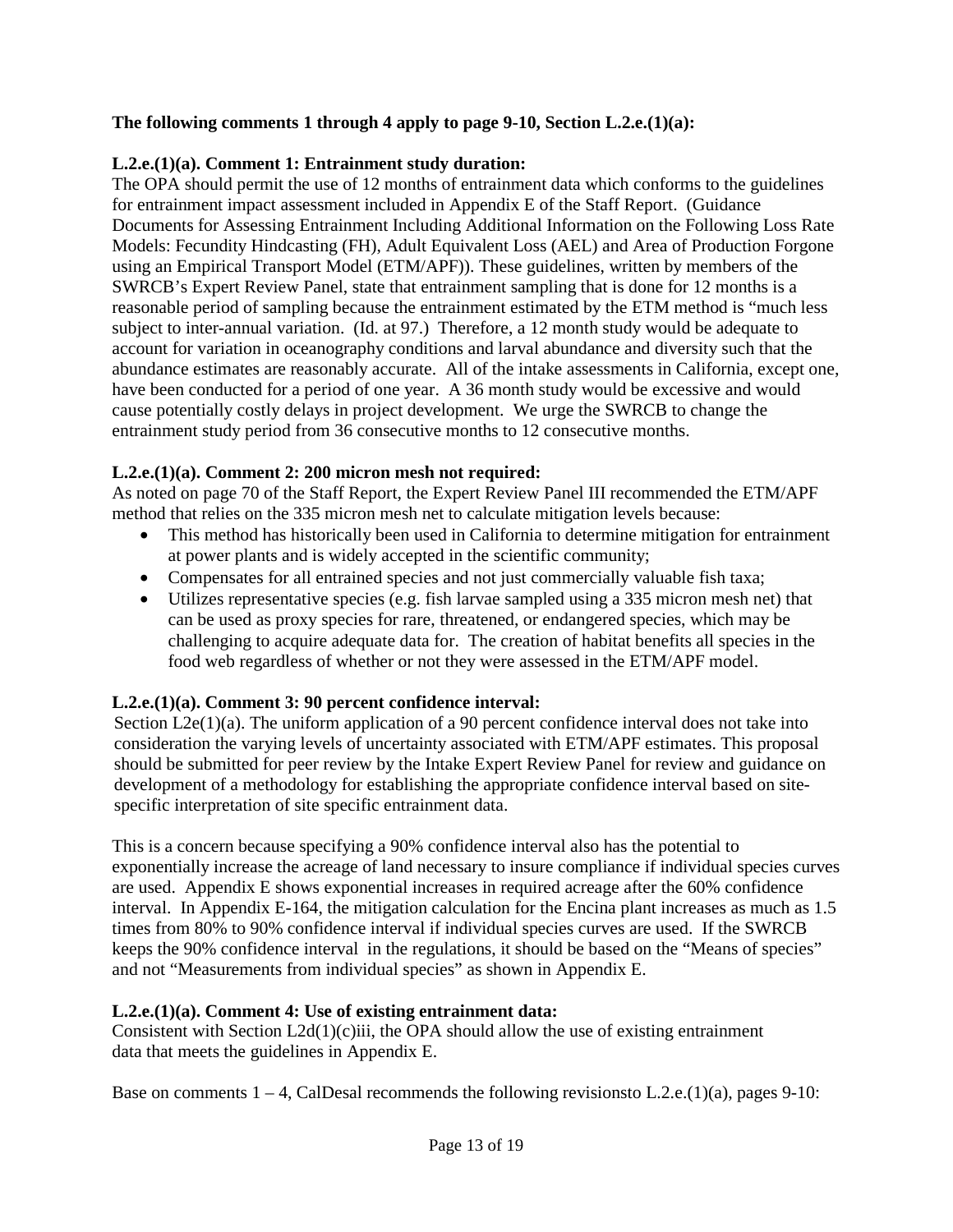For operational mortality related to intakes, the report shall include a detail entrainment study. The entrainment study shall be at least 36 12 consecutive months and sampling shall be designed to account for variation in oceanographic conditions and larval abundance and diversity such that abundance estimates are reasonably accurate. At their discretion, the regional water boards may permit the use of existing entrainment data for the facility to meet this requirement. Samples must be collected using a mesh size no larger than 335 microns and individuals collected to the lowest taxonomical level practicable. Additional samples shall also be collected using 200 micron mesh to provide a broader characterization of other entrained organisms. The ETM/APF analysis\* shall be representative of the entrained species collected using 335 micron net. The APF<sup>\*</sup> shall be calculated using a 9050 percent confidence interval between 50 and 90 percent to account for variation in the site-specific entrainment data. The actual confidence interval to be used by the regional water boards shall be consistent with the procedures established by the Intake Expert Review Panel . An owner or operator with subsurface\* intakes is not required to do an ETM/APF analysis\* for their intakes and is not required to mitigate for intake-related operational mortality. The regional water boards shall permit the use of existing entrainment data from the facility from studies conducted in conformance with the Guidelines for Entrainment Impact Assessment set forth in Appendix E.

#### **Mitigation in brine mixing zone**

Page 10. L.2.e.(1)(b). Standard practice under the Ocean Plan is that dischargers do not mitigate for impacts within the ZID. Consistent with this approach, CalDesal recommends the following changes to this paragraph:

For operational mortality related to discharges, the report shall estimate the area in which salinity\* exceeds 2.0 parts per thousand above natural background salinity\* or a facility specific alternative receiving water limitation (see § L.3). The area in excess of the receiving water limitation for salinity\* shall be determined by modeling and confirmed with monitoring. The report shall use any acceptable approach for evaluating mortality that occurs due to shearing stress resulting from the facility's discharge, including any incremental increase in mortality resulting from a commingled discharge. No mitigation shall be required for brine concentrations in excess of 2 ppt in the brine mixing zone.

#### **The following four comments apply to mitigation project requirements Page 11, Section L.2.e.(3)(b)ii:**

#### **APF sizing determinations**

Page 11. L.2.e.(3)(b)ii. Consistent with past APF siting and sizing determinations, the OPA should provide the regional water board sufficient flexibility to adjust the mitigation acreage as needed based on the expected productivity of the type of mitigation to be provided compared to the actual productivity within the facility's source water body. For example, the Coastal Commission (CCC) determined that 64 acres were needed to mitigate for the open ocean species entrained by the Carlsbad project. However, in recognition of the impracticality of creating 64 acres of offshore open water habitat and recognizing the relatively greater productivity rates per acre of estuarine wetlands habitats, the CCC allowed the offshore impacts to be "converted" to estuarine mitigation areas. The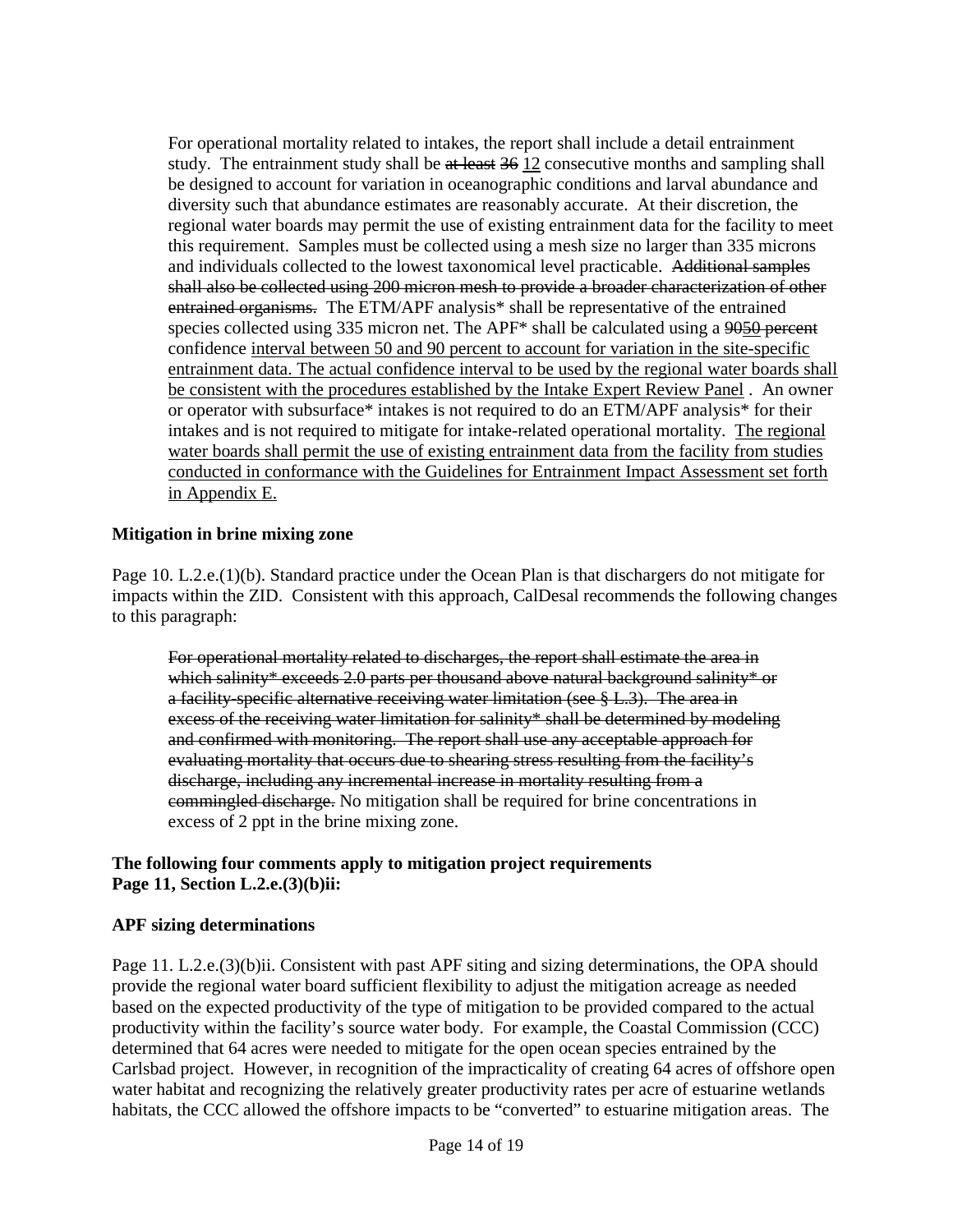CCC determined that successfully restored wetland habitat would be ten times more productive than a similar area of nearshore ocean waters. Based on this determination, for every ten acres of nearshore impacts, the Carlsbad project was allowed to mitigate by creating or restoring one acre of estuarine habitat. Although this approach would result in "out of kind" mitigation, the CCC found it would produce overall better mitigation because not only is it not practical to create nearshore, open water habitat, and that habitat type is already well-represented along the shoreline. Whereas creating or restoring coastal estuarine habitat types would support a long-recognized need to increase the amount of those habitat types in Southern California. (See E-06-013 – Condition Compliance for Special Condition 8, Poseidon Resources Corporation, Marine Life Mitigation Plan, December 8, 2008.)

## **Location of the mitigation project.**

Page 11. L.2.e.(3)(b)ii. Given the limited number of suitable mitigation sites, it would be impractical to limit site selection to the facility's source water body. Consistent with past mitigation siting determinations, the OPA should provide the regional water board sufficient flexibility to site the mitigation acreage as needed based on the availability of suitable mitigation sites. For example, the CCC allowed the Carlsbad project to select from a number of suitable sites in the Southern California Bight for its restoration project. Following an exhaustive search in and around the Carlsbad facility's source water, the Coastal Commission (CCC) determined that there were no suitable mitigation sites located directly with the project's source water body, and the best available mitigation site for the Carlsbad project was located at the south end of San Diego Bay, a distance of 50 miles from the facility (See E-06-013 – Condition Compliance for Special Condition 8, Poseidon Resources Corporation, Marine Life Mitigation Plan, December 8, 2008.)

## **200 Micron Mesh.**

Page 11. L.2.e.(3)(b)ii. See comment 2 above. See also Expert Review Panel Report on Intake Impacts and Mitigation. Specifically page 1 of Appendix 1 which states in part: "The key assumption of APF that makes it useful … it should reflect the impacts to measured and unmeasured resources (e.g., to invertebrate larvae). This is because its calculation assumes that those species assessed [those species captured on the 335 micron mesh] are representative of those not assessed [those species smaller than 335 micron]. Practically, this means that should the amount of habitat calculated using APF be created or substantially restored, the habitat will support species that were assessed as well as those that were not assessed in the ETM. Importantly, that amount of habitat will also compensate for impacts to species only indirectly affected. This means that should the mitigation take place according to APF estimates there will be no net impact."

## **Compensatory Acreage for Mitigation Projects**

Page 11. L.2.e.(3)(b)ii. This provision also requires that "compensatory acreage" be added to a mitigation project if the mitigated area is affected by entrainment from the facility. It has the potential to create an endless loop where increased mitigation leads to increased entrainment requiring increased mitigation. Also, if the goal of mitigation is to restore similar habitat near the project site, this provision creates an incentive to locate projects far from the project. To avoid this possibility we suggest removing this provision.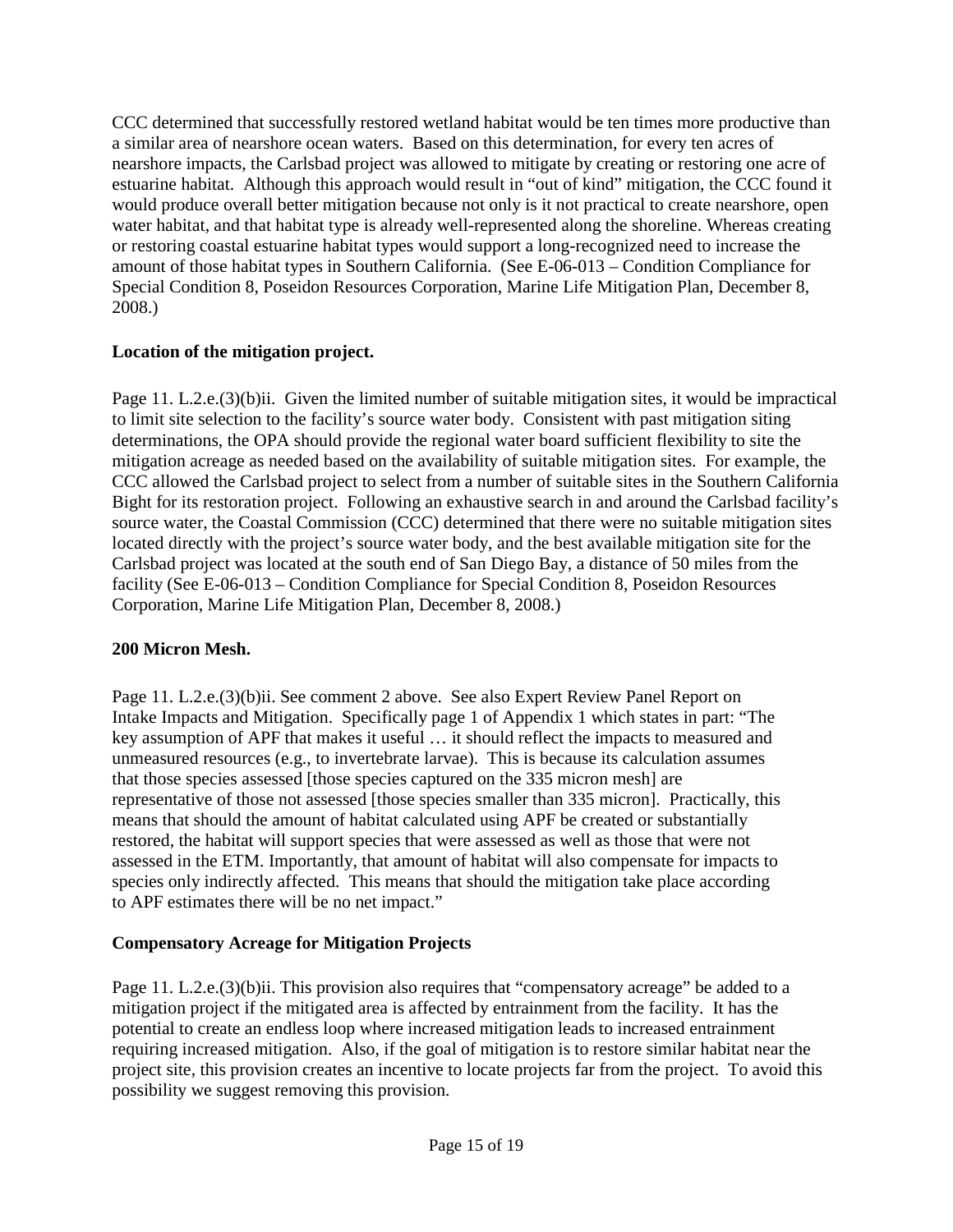#### **Based on the four proceeding comments, CalDesal recommends the following revisions to Page 11. L.2.e.(3)(b)ii**.

The owner or operator shall demonstrate that the project fully mitigates for intakerelated marine life mortality by including acreage that is at least equivalent in size, of the APF\* calculated in the Marine Life Mortality Report above, unless the regional water board determines that the mitigation habitat is of higher productivity than the facility's source water body (e.g., open ocean vs. estuarine mitigation habitat), in which case, the regional water board shall adjust the quantity of the mitigation acreage such that the productivity of the mitigation habitat provided matches that of the APF times the productivity of the source water body. The owner or operator shall attempt to locate the mitigation project within the facility's source water body,\* and shall do modeling to evaluate the areal extent of the mitigation project's production area\* to confirm it overlaps the facility's source water body.\* Impacts on the mitigation project due to entrainment by the facility must be offset by adding compensatory acreage to the mitigation project. The regional water board may require additional habitat for entrained organisms between 200 and 335 microns.

#### **Mitigation ratio should be linked to quality of restored habitat.**

Page 39, Section L.2.e. (3)(b) iii: Similar to the above comments, we recommend changes to this provision.

The owner or operator shall demonstrate that the project also fully mitigates for the discharge-related marine life mortality projected in the Marine Life Mortality Report. If the regional water board determines that the mitigation habitat is of higher productivity than the facility's source water body (e.g., open ocean vs. estuarine mitigation habitat), the regional water board shall adjust the quantity of the mitigation acreage required such that the productivity mitigation habitat provided fully mitigates for the discharge-related marine life mortality projected in the Marine Life Mortality Report. For each acre of discharge-related disturbances as determined in the Marine Life Mortality Report, an owner or operator shall restore one acre of habitat unless the Board determines that a mitigation ratio greater less than 1:1 is warranted due the higher productivity of the mitigation site compared to that of the disturbed area. H needed.

#### **Mitigation of construction related marine life impacts.**

Page 12, Section L.2.e.(3)(b)iv. The following changes are intended to be consistent with the statement in OPA section 2.e.(1).(c) which states the regional water board may determine that the construction-related disturbance does not require mitigation because the disturbance is temporary and the habitat is naturally restored.

The owner or operator shall demonstrate that the project also fully mitigates for the any permanent construction-related marine life mortality projected in the Marine Life Mortality Report. For each acre of discharge-related disturbances as determined in the Marine Life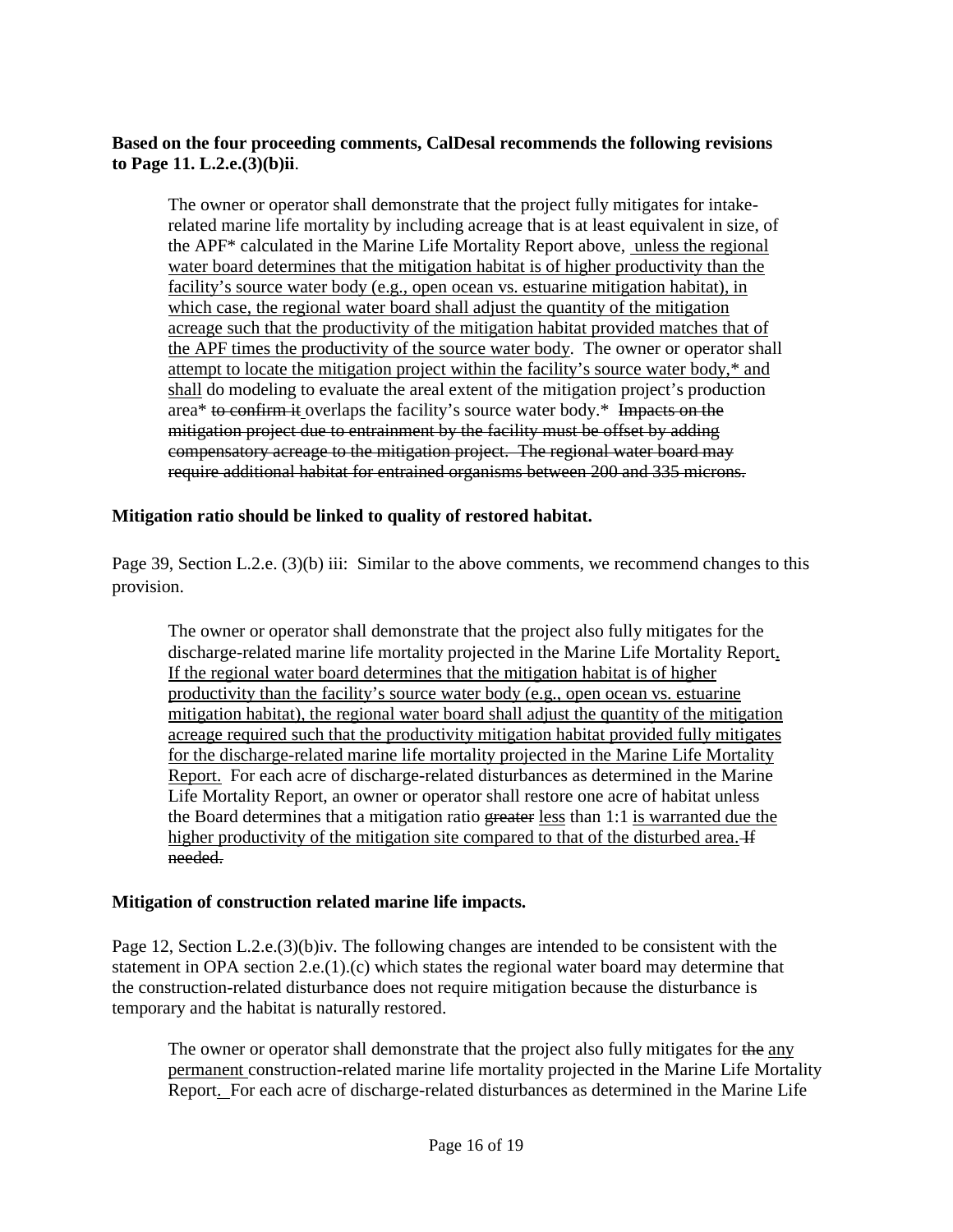Mortality Report, an owner or operator shall restore one acre of habitat unless the Board determines that a mitigation ratio less greater than 1:1 is warranted due the higher productivity of the mitigation site compared to that of the disturbed area. The regional water board may determine that the construction-related disturbance does not require mitigation because the disturbance is temporary and the habitat is naturally restored, or has otherwise been mitigated by the owner or operator.

## **Mitigation Fee Flexibility**

Page 12, Section L.2.d.(4). SWRCB should permit both mitigation projects and a mitigation fee to account for the total facility impact and mitigation and not leave this decision up to the RWQCB. If and when a fee-based mitigation option is developed, we recommend the provision include assurances that the mitigation paid for covers the total required mitigation for all permitting agencies. We recommend the following revision for this section:

The SWRCB will allow both a project and fee based mitigation approach for a facilities impacts to be allowed. The mitigation fee should pay into a mitigation project that meets the requirements of L.2.e.(3).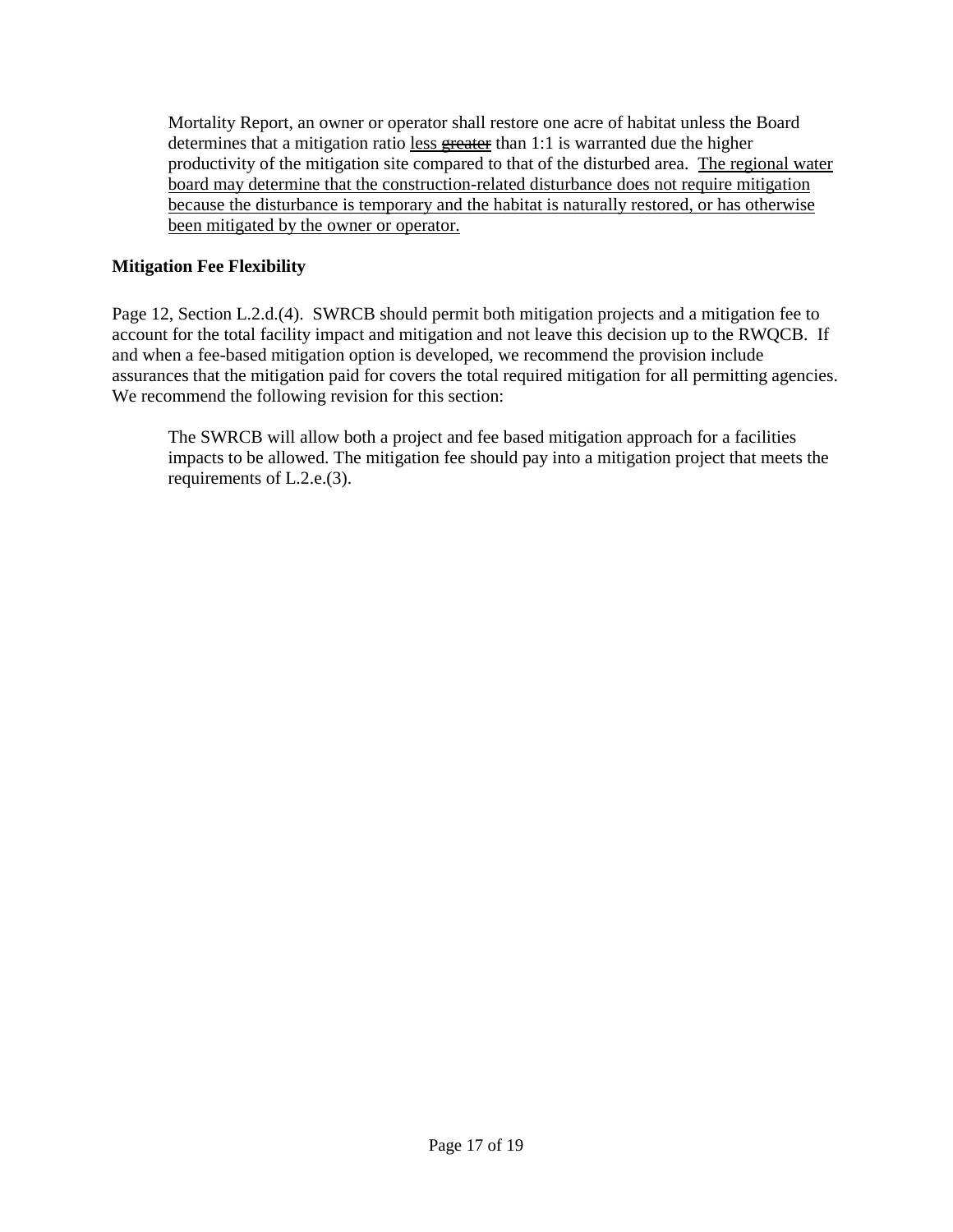## **SED Comments**

We believe that the substitute environmental documentation (SED) is flawed in so far as it fails to consider the impacts of the proposed regulations to the extent that the regulations may limit ocean desalination and reduce the capacity of potential desalination projects due to additional costs and intake and discharge requirements. The threshold of significance referenced by the SED is that desalination projects in general can cause significant impacts to utilities and service systems if the Draft Amendments (the project) were to "require or result in the construction of new water or wastewater treatment facilities or the expansion of existing facilities, the construction of which could cause significant environmental effect." (SED at p. 171). In their present form, the Draft Amendments present significant obstacles to ocean desalination projects including but not limited to the following:

- Requirement of subsurface intakes unless the regional water board determines that subsurface intakes are infeasible (L.2.d.(1)(a));
- Possible requirement of a less than 1.0 mm slot size screen for surface water intakes  $(L.2.d.(1)(c)(ii));$
- Wholesale restriction on commingling brine with treated wastewater where the wastewater is of suitable quality and quantity to support domestic or irrigation uses  $(L.2.d.(2)(a))$ ; and
- Requirements to analyze impacts at the point of discharge as opposed to the edge of the brine mixing zone (or zone of initial dilution for wastewater outfalls) (L.2.d.(2)(c) and (d)).

As discussed above, many of these requirements as written (and others) are problematic for water agencies, and they could preclude the development of many ocean desalination projects. If future ocean desalination projects are included in the water agencies' plans and such projects are removed, other water supply projects or expansion of existing projects must be implemented. These potential replacement projects should have been analyzed for potential impacts.

Furthermore, the SED regulations state:

"In the preparation of the environmental analysis contained in subdivision (b)(4) [environmental analysis of reasonably foreseeable methods of compliance], the board may utilize numerical ranges or averages where specific data are not available; however, the board shall not be required to engage in speculation or conjecture. The environmental analysis shall take into account a reasonable range of environmental, economic, and technical factors, population and geographic areas, and specific sites, but the board shall not be required to conduct a site specific project level analysis of the methods of compliance, which CEQA may otherwise require of those agencies who are responsible for complying with the plan or policy when they determine the manner in which they will comply." (27 C.C.R. § 3777(c)).

We believe that the SED fails to perform an adequate environmental analysis of reasonably foreseeable methods of compliance. The SED purports to analyze the reasonably foreseeable